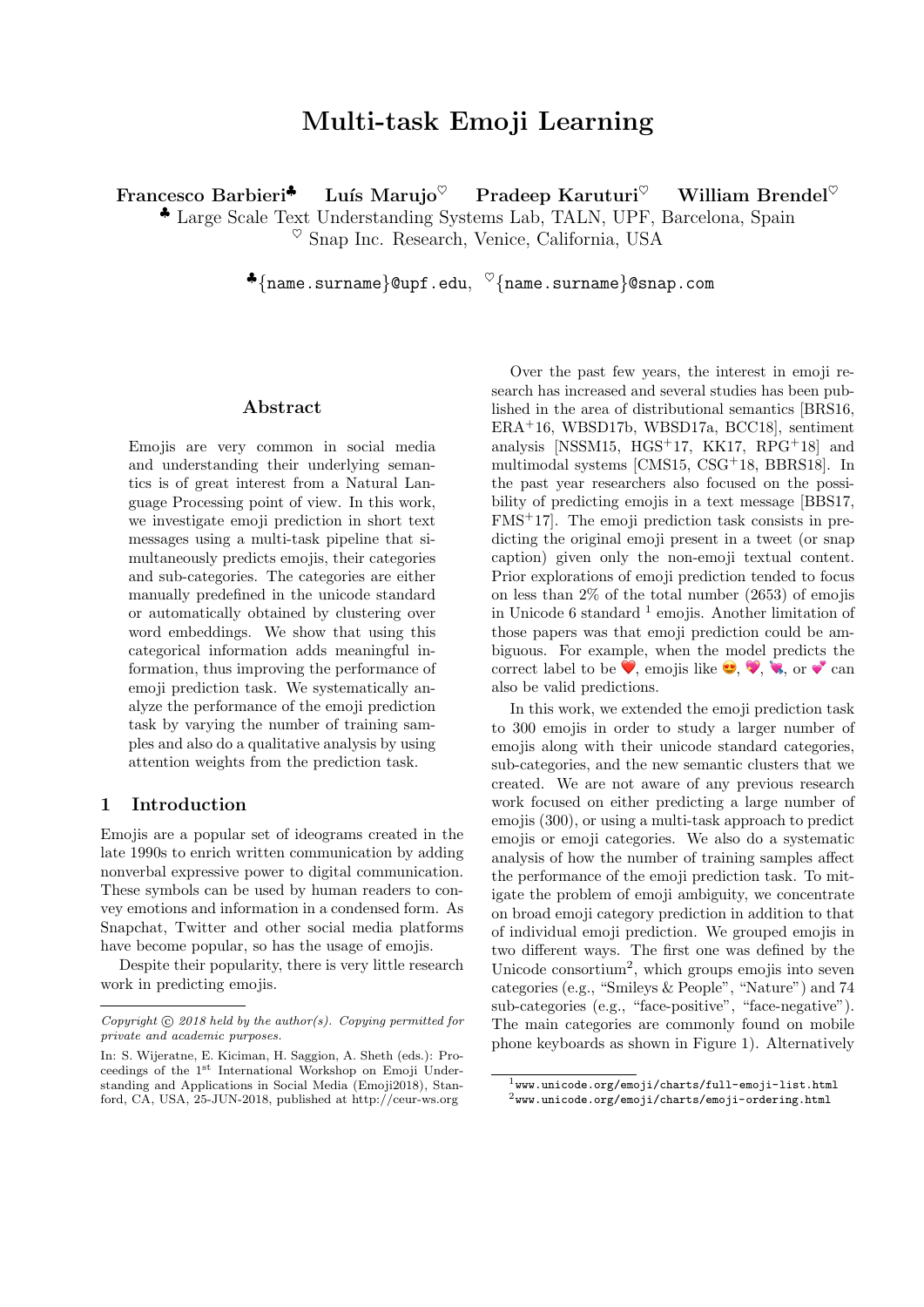

Figure 1: Screenshot of Apple' Emojis keyboard including a subset of Smileys & People category emojis, and buttons to access the remaining categories.

we also created semantic clusters using embeddings.

We use a Multi-task approach to combine the tasks of emoji and category prediction. Multi-task approaches [Car, Car97, Ben12, CW08] improves generalization by transferring information across different tasks and improving each task individually. In particular, multi-task learning with simultaneous training on multiple tasks has demonstrated promising results [CW08][FMS+17][Ben12].

Our work performs multi-task learning by training a single model with multiple outputs (the dataset is annotated with multiple labels) and we evaluate using our gold standard created from Twitter and Snap public posts as described in the Datasets section.

The subjectivity of emoji interpretation makes emoji prediction a very challenging task. Nevertheless our work shows that simultaneously predicting emojis, their categories, and sub-categories in a multitask framework improves the overall results. It not only improves emoji prediction, but it also helps with the identification of emoji categories, which can be particularly more relevant when the emoji prediction model is less precise.

The remainder of this work is organized in the following way: The next section describe the datasets used in our experiments. We then present the Deep Learning Models explored to solve our research problem, Finally, we discuss the experiments, results and then conclude with future research directions.

## 2 Datasets

In this study we explore emoji prediction for two different datasets: Twitter and Snapchat captions. We select documents (tweets and snaps) that contain a single emoji, and at least three tokens apart from the emoji. We restrict to documents containing a single emoji so as to minimize the interference of the presence of other emojis in the emoji prediction task. We also consider only the documents that include the most frequent 300 emojis in each dataset. We restrict to the top 300 emojis only due to lack of meaningful number of examples beyond that. A subset of the most frequent emojis for each dataset is reported in Table 1.

Note that we remove skin color from the emojis<sup>3</sup> to avoid generating very similar labels. Table 2 includes statistics on the two datasets. We can see that Snap captions are shorter than tweets, while average word length is similar. Another important difference between the two datasets is the most frequent emojis used. Table 1 shows the 60 most frequent emojis in each dataset (on the top Twitter and on the bottom Snap data), along with the number of documents that include each emoji. In both datasets the frequency is very unbalanced: 16% of tweets and 25% of snaps include one of the three most frequent emojis  $\bullet$ ,  $\bullet$ , . Therefore we use a balanced dataset in our experiments, in order to give same importance to each emoji, independent of the frequency of usage. We subsample the most frequent emojis in order to match the same number of examples of the least represented emoji (1,500 examples for Twitter and 3,000 for Snap data). We show that using fewer than 1,500 examples per emoji leads to a drastic decrease in accuracy of the emoji detection (see Figure 3). We focus our experiments on 300 emojis because we do not have more than 1,500 tweets per emoji beyond the top 300 emojis in our Twitter dataset. For our experiments we randomly chose 80% of the documents for training, 10% for validation and 10% for testing.

## 2.1 Twitter Dataset

The Twitter dataset contains 50 million tweets retrieved using Twitter API. Tweets were posted between January 2016 and April 2017 and were geolocalized in the United States. We removed hyperlinks from each tweet, and lowercased all textual content in order to reduce noise and sparsity. Since Twitter data includes a large percentage of bot data, we filter noise as much as possible, removing repeated tweets (or very similar ones) and selected a maximum of five tweets per user. From this dataset, we selected tweets including anyone of the 300 most frequently occuring emojis and at least three tokens (without the emoji), resulting in a final dataset composed of 2,862,505 tweets.

## 2.2 SnapCaption

SnapCaption is an in-house Snapchat internal dataset containing only Snapchat captions. A caption is the textual overlay component of a snap. These captions were collected exclusively from snaps submitted to public and crowd-sourced stories (as known as Live Stories or Our Stories). Examples of such public crowd-sourced stories are "New York Story" or "Thanksgiving Story". All captions were posted in one year period and do not contain any image or any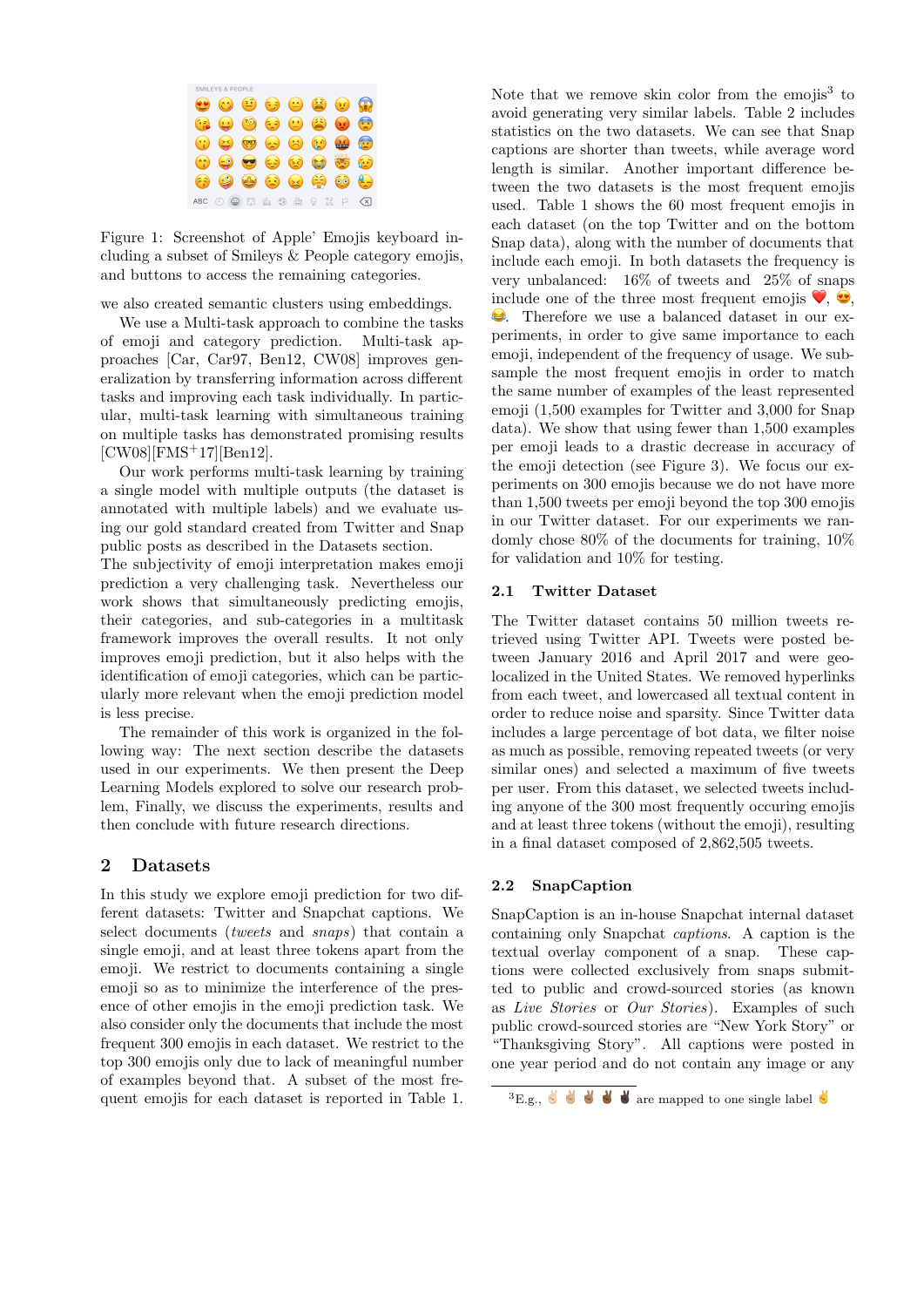Table 1: 60 most frequent emoji for the Twitter (top) and Snap (bottom) datasets.

| VO O V A O O H V A G B E X J J V O M O A B L O X O 0 9 8 9                                                                 |  |  |  |  |  |  |  |  |  |  |  |  |  |  |
|----------------------------------------------------------------------------------------------------------------------------|--|--|--|--|--|--|--|--|--|--|--|--|--|--|
| 235 112 111 63 52 50 45 41 38 36 35 33 33 31 31 31 29 29 28 28 27 27 27 27 26 24 24 23 23 23                               |  |  |  |  |  |  |  |  |  |  |  |  |  |  |
| <b>E</b> CO                                                                                                                |  |  |  |  |  |  |  |  |  |  |  |  |  |  |
|                                                                                                                            |  |  |  |  |  |  |  |  |  |  |  |  |  |  |
|                                                                                                                            |  |  |  |  |  |  |  |  |  |  |  |  |  |  |
| 3343 2425 1734 645 617 578 507 433 418 395 391 380 375 364 356 321 315 313 278 273 267 266 234 226 226 225 222 219 212 197 |  |  |  |  |  |  |  |  |  |  |  |  |  |  |
| ● ● ♥ ♥ ® 9 ● ® ® ® ₹ ♥ ● ® ₹ ● ® ® ■ <del>●</del> ● <u>®</u> ● <del>↓</del> ♥ ● ● ● ●                                     |  |  |  |  |  |  |  |  |  |  |  |  |  |  |
| 194 194 191 188 187 186 186 181 174 170 169 167 161 157 154 153 153 150 148 147 147 145 139 136 136 134 134 133 124 123    |  |  |  |  |  |  |  |  |  |  |  |  |  |  |

other associated information. This dataset contains 30,004,519 captions.

## 2.3 Categories and Clusters of Emojis

We also consider broader classes of emojis, such as unicode categories and semantic clusters. The unicode consortium defines a set of 7 categories categories and 74 sub-categories.

The problem with Unicode categories and subcategories is that they fail to accurately capture semantically related emojis. Emojis like  $\bullet$  and  $\bullet$  are both in the sub-category neutral faces even though they clearly indicate different emotions. Another example is  $\bullet$  and  $\bullet$  that are semantically similar, but they appear in different categories ("Smiling Faces" and "Emotions") even though they address nearly identical meanings. To overcome this limitation, we propose a second approach to automatically organize emojis by clustering them using pre-trained word embeddings similar to emoji2vec [?]. These clusters have the advantage of better capturing the semantic information of emojis. For example  $\bullet$  and  $\bullet$  are in the same cluster. These clusters are an important aspect to consider because they are based on how emojis cooccur in short text messages from tweets and captions of public snaps. We pretrained two different sets of skip-gram embeddings [MLS13] for Twitter and Snap. The first skip-gram model was trained on a dataset of about 70 million tweets and the second skip-gram model was trained on about 100 million Snap captions. Using the embeddings of the 300 most frequent emojis of each dataset, we created two sets of 30 clusters using a k-means algorithm. The number of clusters was defined based on qualitative analysis (clusters that seemed to better organize emojis by semantics). In addition, the number of clusters was selected such that each cluster has a similar number of emojis that are usually displayed on a mobile keyword. As a result, we would be able to just provide an icon to access directly each cluster in a similar way as the Figure 1 shows for the top categories. The resulting clusters will group semantically similar emojis (like in [BKRS16] where 11 cluster are created for 100 emojis), grouping love, sad faces, hand/gestures, animals, food, drinks, parties, Christmas, and so on.

Table 2: Average, standard deviation and Median length of words and characters of the two datasets.

|                                               | Words |          |             | Chars |     |
|-----------------------------------------------|-------|----------|-------------|-------|-----|
| Dataset   Avg. Std. Median   Avg. Std. Median |       |          |             |       |     |
| Twitter   12.73 4.23                          |       | 12       | 91.14 24.67 |       | -92 |
| $S$ nap   5.01 2.29                           |       | $\Delta$ | 25.62 11.75 |       | 23  |

# 3 Models

Our main architecture, illustrated in Fig. (2), starts with our character and word embedding modules whose outputs are fused by our feature attention unit and the word attention unit. Finally the fully connected layers and the softmax play the role of the final multi-task classifier.

Previous approaches [BBS17, FMS<sup>+</sup>17] have successfully learned LSTM models for emoji prediction tasks. We experimented different plain LSTMs, stacked LSTMs [FMS+17], and different word representations before solidifying on our final model architecture Fig. (2). In addition, we explored single task models and multi-task models. In the case of the multi-task models, the entire network is shared and the specialization only occurs at the final stage to predict specific labels of each task. This specialization is accomplished through specific linear transformations. Finally we used a cross entropy loss function for all classification tasks. In the case of multitask learning, the final loss is the sum of each single  $loss<sup>4</sup>$ . In the following subsections, we detail each stage of our main architecture.

#### 3.1 Word Representation

The word embeddings are learned together with the updates to the model. For out-of-vocabulary words (OOVWs), we used a fixed representation that is handled as a separate word. In order to train the fixed representation for OOVWs, we stochastically replace (with  $p = 0.5$ ) each word that occurs only once in the training data. When we use pre-trained word embeddings, that are concatenated with the learned vector.

<sup>4</sup>We also experimented weighted sum, with various weights, but the best results are obtained with a simple sum of the losses.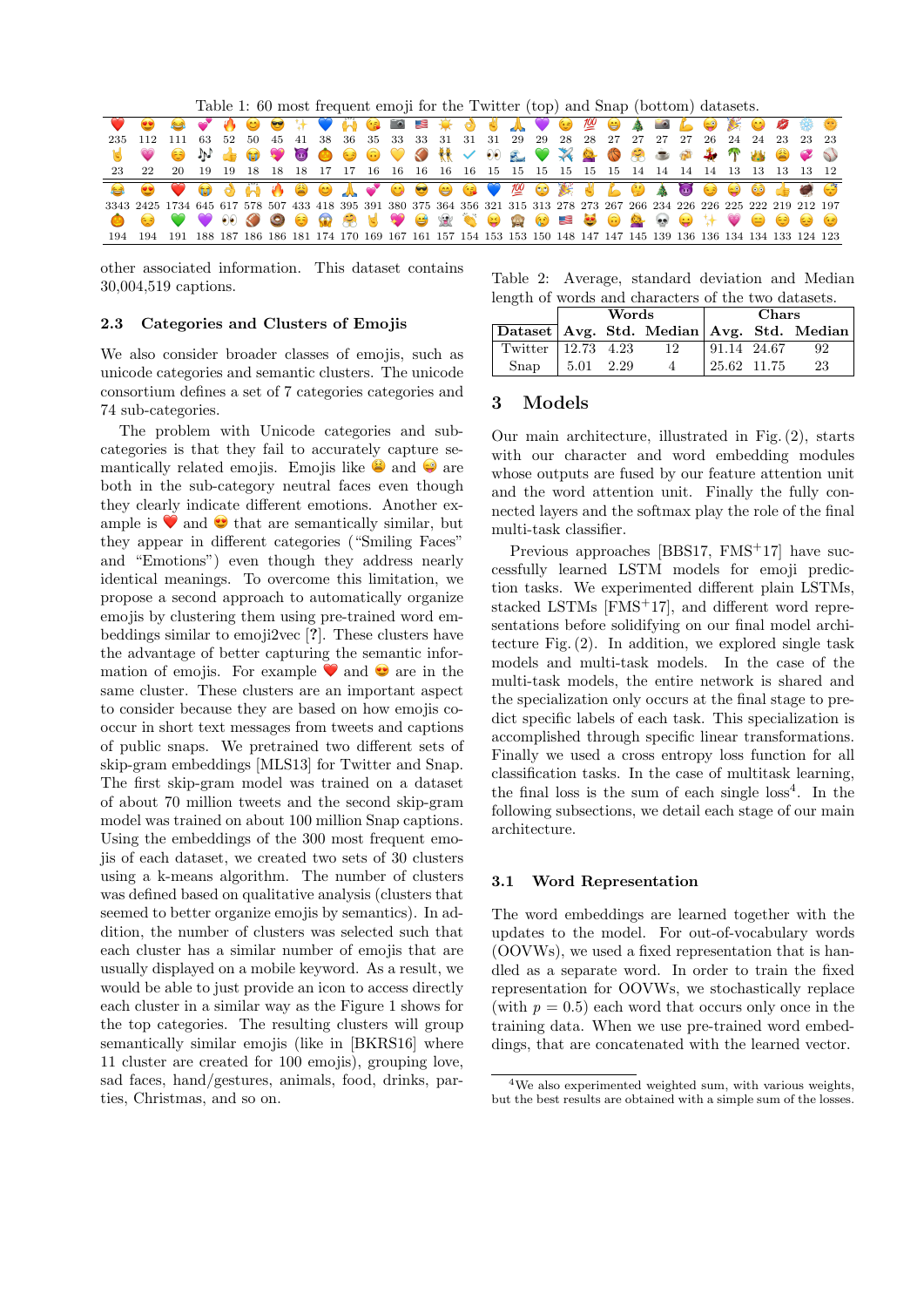

Figure 2: Final architecture of our model

## 3.2 Char Representation

In addition, we use a character based embedding  $[LLM+15, ?]$  stacked with a B-LSTM  $[GS05]$ , producing a character-based word embedding that focuses on word spelling variants. Indeed, the character-based word embedding learned similar representations for words that are orthographically similar, and thus are expected to handle different alternatives of the same word types that normally occur in social media.

## 3.3 Bi-directional LSTMs

Our bi-directional LSTM modules, [GS05] named B-LSTM in Fig. (2), consists of a forward LSTM that processes an input message from left to right, while the backward LSTM processes it in the reverse direction. As a result, the message representation s is based on both the forward and backward LSTM encoding:

$$
\mathbf{s} = \max\left\{\mathbf{0}, \mathbf{W}[\mathbf{h_{fw}}; \mathbf{h_{bw}}] + \mathbf{d}\right\}
$$

where  $W$  is a learned parameter matrix, fw is the forward LSTM encoding of the message, bw is the backward LSTM encoding of the message, and **d** is a bias term, and we use a component-wise ReLU as the nonlinear unit. We use B-LSTM modules for both word and sentence representations, namely Char B-LSTM and Words B-LSTMs in our architecture Fig. (2). Char B-LSTM takes a sequence of characters and outputs a word embedding vector. This output is mixed with another word representation via our feature attention module. Then, the stacked Words LSTMs receive sequences of word representations from the attention module, and output sentence embedding vectors.

## 3.4 Feature Attention

The feature attention module aims to linearly fuse multiple input signals instead of simply concatenating them. In our architecture, this module learns a unified word representation space, i.e. it produces a single vector representation with aggregated knowledge among our multiple input word representations, based on their weighted importance. We can motivate this module from the following observations.

Prior work, [BBS17] combines both word representation  $\mathbf{x}^{(w)}$  and character-level representation  $\mathbf{x}^{(c)}$  by simply concatenating the word and character embeddings at each LSTM decoding step  $h_t$  = LSTM( $[\mathbf{x}_t^{(w)}; \mathbf{x}_t^{(c)}]$ ). However, this naive concatenation results in inaccurate decoding, specifically for unknown word token embeddings, e.g., an all-zero vector  $\mathbf{x}_{t}^{(w)} = \mathbf{0}$  or a random vector  $\mathbf{x}_{t}^{(w)} = \boldsymbol{\epsilon} \sim U(-\sigma, +\sigma)$ , or even for out-of-vocabulary words. While this concatenation approach does not cause significant errors for well-formatted text, we observe that it induces performance degradation for our social media post datasets which contain a significant number of slang words, i.e., misspelled or out-of-vocabulary words. As a result, we use a feature attention module, that adaptively emphasizes each feature representation in a global manner at each decoding step t. This process produces a soft-attended context vector  $\bar{\mathbf{x}}_t$  as an input token for the next stacked B-LSTM that takes care of the sentences embedding. [RCP16] introduced a similar approach, where the character embeddings are weighted with an attention module. We use the following method:

$$
[\mathbf{a}_{t}^{(w)}, \mathbf{a}_{t}^{(c)}] = \sigma \big(\mathbf{W}_{m} \cdot [\mathbf{x}_{t}^{(w)}; \mathbf{x}_{t}^{(c)}] + \mathbf{b}_{m}\big)
$$

$$
\alpha_{t}^{(m)} = \frac{\exp(\mathbf{a}_{t}^{(m)})}{\sum \exp(\mathbf{a}_{t}^{(m')})} \quad \forall m \in \{w, c\}
$$
 (1)

where  $\alpha_t = [\alpha_t^{(w)}; \alpha_t^{(c)}] \in \mathbb{R}^2$  is an attention vector at each decoding step t, and  $\bar{\mathbf{x}}_t$  is a final context vector at t that maximizes information gain for  $x_t$ . Note that this feature attention requires each feature representation to have the same dimension (e.g.  $\mathbf{x}_t^{(w)}, \mathbf{x}_t^{(c)} \in \mathbb{R}^p$ ), and that the transformation via  $\widetilde{\mathbf{W}}_m$  essentially enforces each feature representation to be mapped into the same unified subspace, with the output of the transformation encoding weighted discriminative features for classification of emojis.

#### 3.5 Word Attention

Not all the words have the same importance in the representation of a document. We use the attention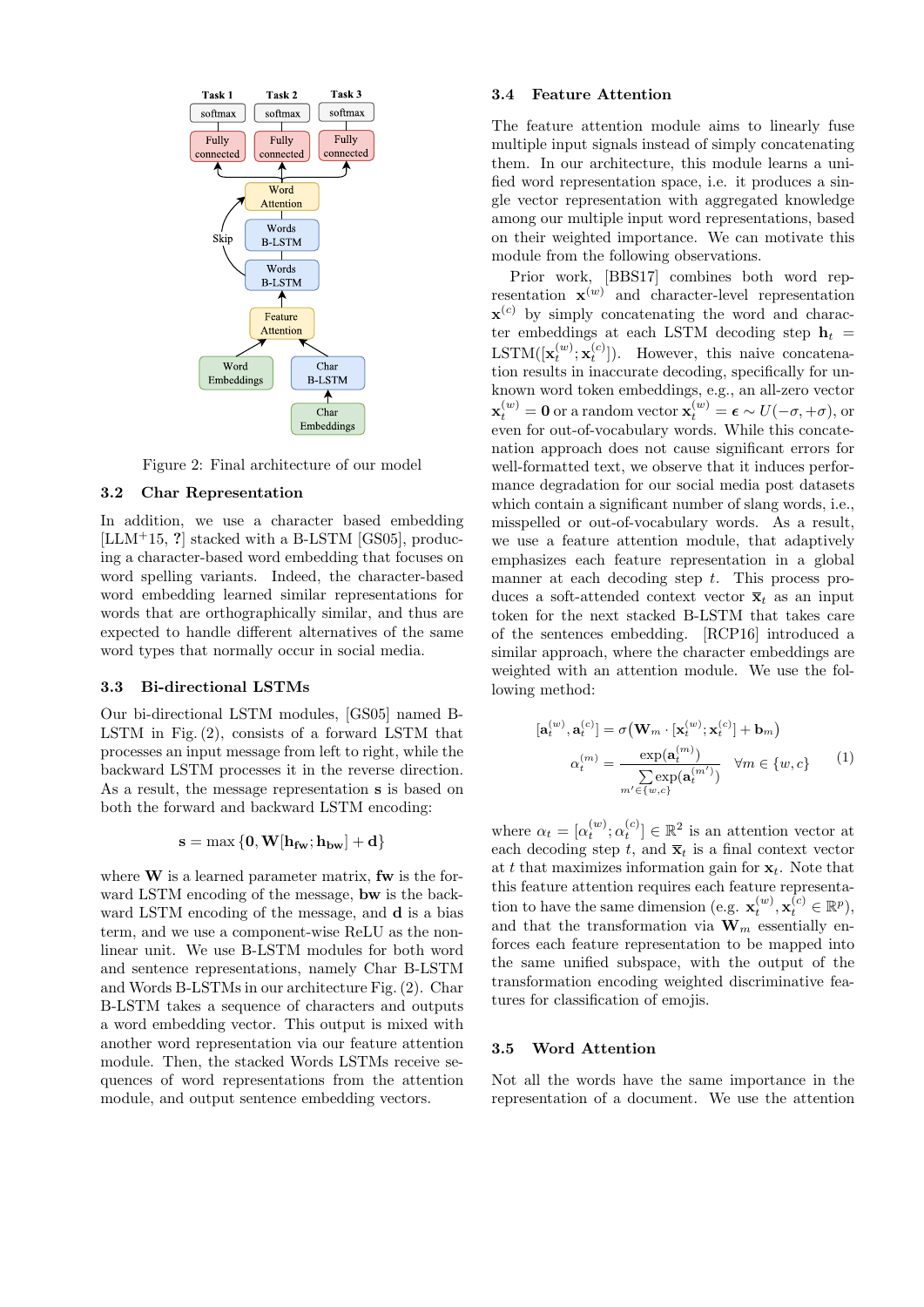mechanism introduced in [YYD<sup>+</sup>16]:

$$
u_{it} = \tanh(W_w h_{it} + b_w)
$$
  

$$
\alpha_{it} = \frac{\exp(u_{it}^\top u_w)}{\sum_t \exp(u_{it}^\top u_w)} \; ; \; d_i = \sum_t \alpha_{it} h_{it} \tag{2}
$$

where the final document representation  $d_i$  is a weighted average of the hidden representation  $h_i t$  of the LSTM. The weights  $\alpha_{it}$  are learned by the use of a Multi-Layer Perceptron (linear transformation W and biases b) with  $tanh$  as non-linear operation, and a softmax to compute the probability of each word.

## 4 Experiments And Results

We use two main variations for experiments: **Single-**Task Prediction of emojis, unicode categories, and emoji clusters, and Multi-Task Prediction, where we combine the single tasks in one single model. We also evaluate the impact of our different modules including the combination of word/char LSTMs and the word attention unit. Finally we investigate the influence of the number of layers for the LSTMs.

## 4.1 Single-Task Prediction

We explore three different tasks: (i) the emoji prediction task proposed by [BBS17], (ii) prediction of unicode emoji categories (the emoji in the text belong to the faces, animal, objects) and sub-categories (positive faces, animal-mammal), and (iii) prediction of automatic clusters that we previously generated using pre-trained word embeddings.

#### 4.1.1 Predicting Emojis

Given a set of documents, each document containing only one emoji class, the task consists of predicting the emoji from the text. For this task, we tested the influence of the number of emoji classes and the number of examples per class. More precisely, for each experiment, we extract a balanced dataset of  $N_{class}$  emoji classes, and  $N_{data}$  examples per class, with  $N_{class} = \{20, 50, 100, 200, 300 \text{ and } N_{data}\}$  $= \{100, 500, 1000, 1500, 2000, 2500, 3000\}.$   $N_{class}$  and  $N_{data}$  are tested independently: when we vary  $N_{class}$ , we fix  $N_{data}$  to 3000, and when we vary  $N_{data}$  we fix  $N_{class}$  to 300. Figure 3 shows our experiments with the Snapchat dataset. It is clear that using more examples per class improves our model by around 1% absolute point from 1500 to 3000 examples. For >2000 examples the system converges to its optimum.

From Figure 4, we observe that Twitter data is easier to model than Snap data. In the 300 emoji prediction task the best accuracy at top 5 (a@5) on Twitter data is 40.05% while on Snap data it is 34.25% (see



Figure 3: Acc@top 5 of the same algo. but variable nr. of training instances per class (from 100 to 3000 examples for each emoji) on SnapCaptions. Test and validation set are fixed for each experiment.

Table 3). There are several reasons that could explain this difference in results. One reason is the length of the text messages, since in Twitter there are on average twelve words per message, while on Snap has only five (see Table 2). Another reason could be the missing visual context of Snap posts<sup>5</sup>, while only a small percentage of tweets is complemented with a visual content. For this reason, tweets contain typically less semantic ambiguity.

Table 3 highlights the best performing systems on the emoji prediction task. For the two datasets state of the art systems are outperformed by the combination of additional components. For example, adding a word attention module improves the baseline of [BBS17]. Finally, there is an important difference when predicting 20 and 300 emojis. We plot on the left of Figure 3 the accuracy of same model architecture (Char  $+2$  $LSTM + word attention$  on the emoji prediction task for different numbers of emojis (20 to 300). Best accuracy at top 5 (a@5) drops from 20 to 100, and then remains constant. We observe the same drop using F1 (that only considers whether an emoji is predicted as first option), however, having more than 100 classes results in improvement. This is probably due the type of the more rare emoji classes added after the most 100 frequent ones, that are more specific (like  $\blacktriangleright$ ,  $\blacktriangle$ , or  $\bullet$ ) hence easier to predict.

## 4.1.2 Predicting Unicode Emoji Categories and Sub-categories

We predict Unicode emojis categories and subcategories using the text message that includes only

<sup>5</sup>Snap text messages are captions of images and videos posted by Snapchat users, see Datasets section.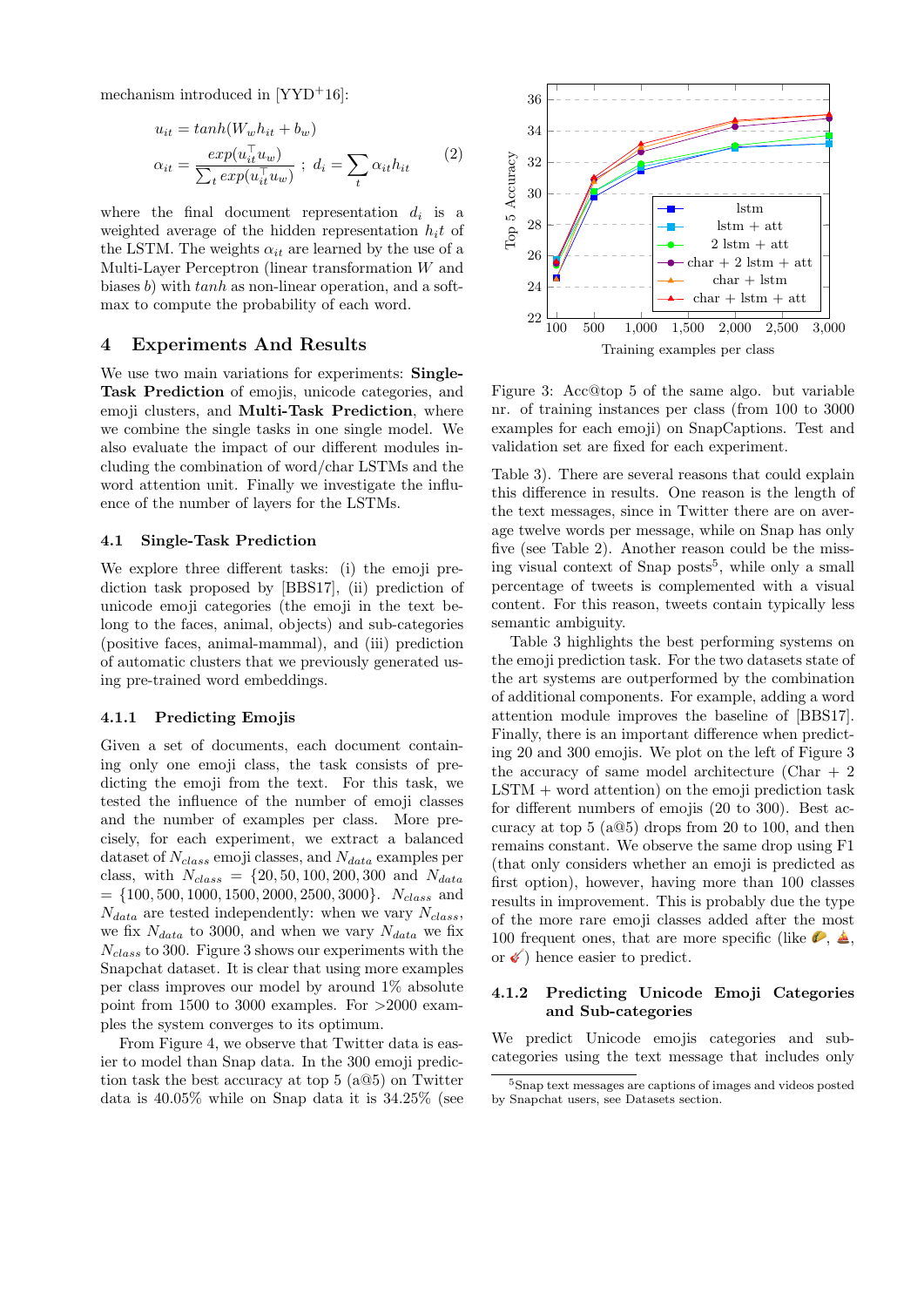Table 3: Emoji prediction results using multiple number of emojis (20 to 300) and different models. We use the original implementation of [FMS+17], while we implement [BBS17].

|         |                                       |       | 20                           |       | 50          |           | 100                             |       | <b>200</b>                            |             | 300   |
|---------|---------------------------------------|-------|------------------------------|-------|-------------|-----------|---------------------------------|-------|---------------------------------------|-------------|-------|
| Dataset | Models                                | F1.   | a@5                          | F1    | a@5         | F1        | a@5                             | F1    | a@5                                   | F1          | a@5   |
| Twitter | LSTM                                  | 25.32 | 62.17                        | 19.51 | 46.69       | 18.03     | 40.49                           | 19.44 | 39.11                                 | 19.86       | 38.44 |
|         | $LSTM + Att.$                         | 25.51 | 62.82                        | 19.49 | 47.21       | 18.3      | 40.56                           | 19.61 | 39.10                                 | 19.38       | 38.41 |
|         | $2$ LSTM + Att. [FMS <sup>+</sup> 17] | 24.47 | 62.38                        | 19.64 | 47.01       | 18.36     | 40.60                           | 19.60 | 39.09                                 | 20.09       | 38.70 |
|         | $Char + LSTM$ [BBS17]                 | 26.81 | 63.37                        | 20.21 | 47.83       | 18.87     | 41.41                           | 20.49 | 40.14                                 | 21.27       | 40.06 |
|         | $Char + LSTM + Att.$                  |       | $27.37$ 64.33 $ 20.91$ 48.23 |       |             | 18.88     | 41.8                            |       | $21.19 \ \ 40.65 \ \ 21.59 \ \ 40.06$ |             |       |
|         | $Char + 2 LSTM + Att.$                | 26.85 | 64.12                        |       | 20.36 48.51 |           | 18.82 41.92                     | 20.66 | 40.51                                 | 20.53       | 39.22 |
| Snap    | LSTM                                  | 25.46 | 53.51                        | 18.62 | 43.96       | $15.06\,$ | 34.72                           | 16.08 | 32.96                                 | 17.57       | 32.44 |
|         | $LSTM + Att.$                         | 25.58 | 53.67                        | 18.86 | 44.44       | 15.40     | 35.20                           | 16.47 | 32.95                                 | 17.46       | 32.63 |
|         | $2$ LSTM + Att. [FMS <sup>+</sup> 17] | 24.30 | 53.01                        | 18.64 | 43.59       | 15.40     | 35.03                           | 16.73 | 33.26                                 | 18.07       | 32.94 |
|         | $Char + LSTM$ [BBS17]                 | 24.84 | 53.37                        | 19.26 | 44.75       | 15.50     | 35.38                           | 17.39 | 33.89                                 | 18.80       | 33.98 |
|         | $Char + LSTM + Att.$                  |       | 26.01 54.34 19.39            |       | 45.1        |           | $\vert 15.58 \vert 35.61 \vert$ |       | 17.44 34.26                           | 18.64       | 33.86 |
|         | $Char + 2 LSTM + Att.$                | 25.72 | 53.81                        | 18.95 | 45.05       |           | $16.18$ 36.03 17.51 33.97       |       |                                       | 18.87 34.25 |       |



Figure 4: F1 and Acc. @ top 5 for the model "Char + 2 LSTM + Word Att." on Twitter and Snap data.

one emoji as we did in the emoji prediction task.

Table 4 shows the prediction results using macro-F1 and a@5 evaluation metrics. In the first two blocks (main and sub lines), we predict the main category and sub-category respectively. The third block details the clusters' evaluation results, and the last block presents the emoji prediction results. In the first line of each block are the single-task results and the remaining lines include the ones using a multi-task framework.

## 4.1.3 Predicting Clusters

Given a text message containing an emoji e we predict the cluster that emoji e belongs to. Cluster creation is described in the dataset section. Cluster results are reported in Table 4, in the lines corresponding to "Semantic Clusters". The results are better on Snap than Twitter for broader classes and our clusters capture better semantics than the categories and

Table 4: Results for single and multi-task prediction of emojis including main unicode categories, subcategories, and clusters.

| Pred.    |                      |             | Twitter |       | Snap  |
|----------|----------------------|-------------|---------|-------|-------|
| Task     | Loss                 | F1          | A@5     | F1    | A@5   |
| Main     | Main                 | 46.56       | 84.70   | 45.23 | 87.90 |
| Category | $Main + Sub$         | 48.34       | 85.87   | 45.07 | 87.79 |
|          | $Main + Emoji$       | 48.17       | 85.52   | 44.54 | 87.83 |
|          | $Main + sub + Emoji$ | 48.52       | 85.90   | 44.64 | 95.52 |
| Sub      | Sub                  | 31.62       | 51.02   | 32.15 | 53.81 |
| Category | $Sub + Main$         | 31.84       | 51.86   | 31.72 | 53.43 |
|          | $Sub + Emoii$        | 32.00       | 52.23   | 31.99 | 53.72 |
|          | $Sub + Main + Emoji$ | 32.24       | 52.40   | 31.88 | 65.19 |
| Semantic | Clusters             | 34.10       | 53.56   | 34.77 | 53.22 |
| Clusters | $Clusters + Emoji$   | $\bf 35.42$ | 55.90   | 34.90 | 53.64 |
| Emoji    | Emoji                | 21.59       | 40.06   | 18.64 | 33.86 |
|          | Emoji + Main         | 21.62       | 37.80   | 19.05 | 34.24 |
|          | $Emoii + Sub$        | 21.58       | 37.91   | 18.75 | 34.27 |
|          | $Emoji + Main + Sub$ | 21.44       | 37.81   | 18.78 | 34.05 |
|          | $Emoji + Clusters$   | 21.30       | 37.90   | 19.05 | 29.78 |

sub-categories of Unicode Standard.

### 4.2 Multi-Task Predictions

In Table 4 we show the multi-task prediction results. We considered multiple multi-task combinations. Learning more than one objective task simultaneously helps in the main category prediction, as macro F1 improves from 46.56% to 48.52% (4.2% relative improvement) when adding also sub-category and emoji losses. Sub-categories prediction also improves when it is learned together with main categories and emojis.

On Snap data, category and sub-category prediction tasks do not improve using a multitask approach in terms of macro F1, but we obtain a relative improvement of 8.67% and 21.14% using a@5.

The clusters prediction tasks also benefit from multi-task learning when combined with the emoji prediction. However, emoji prediction seems not to improve much in a multi-task setting for Twitter. Emoji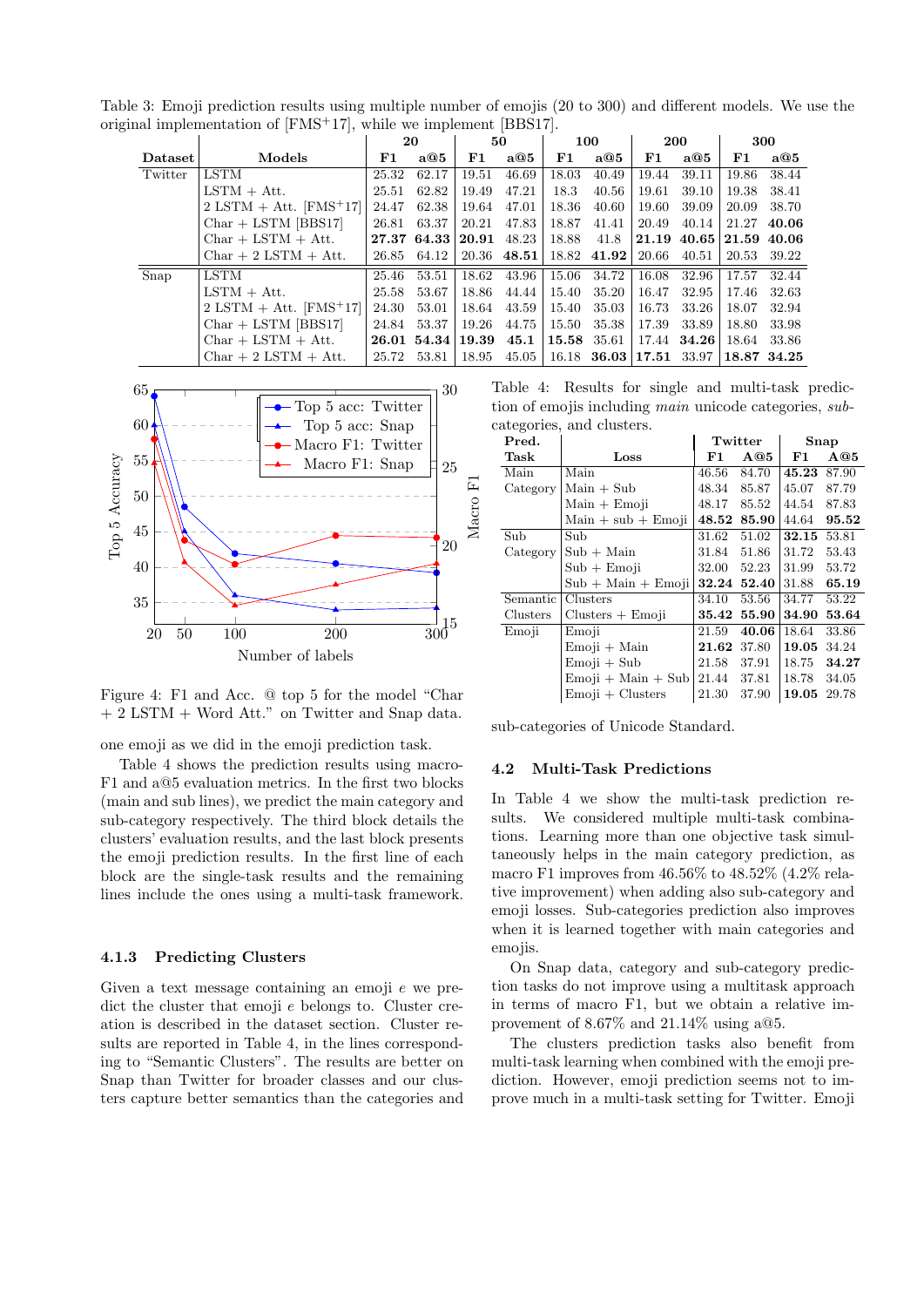

Figure 5: Word and Feature attention visualization. The first line highlights in blue word attention, while the second line shows the feature attention. Uncolored words mean almost zero attention over them.

Table 5: Top and bottom 10 emojis with best accuracy on the Twitter (top) and on Snap (bottom).

|              |                                                                  |            | <b>Report</b> |                                                           |                                                                                                                                                                                                                                      |              |            |           |      |
|--------------|------------------------------------------------------------------|------------|---------------|-----------------------------------------------------------|--------------------------------------------------------------------------------------------------------------------------------------------------------------------------------------------------------------------------------------|--------------|------------|-----------|------|
| 87.5         |                                                                  |            |               | 83.87 83.53 83.33 81.33 80.88 79.86 79.86 79.56 78.95     |                                                                                                                                                                                                                                      |              |            |           |      |
|              |                                                                  |            |               | 8 8 9 8                                                   |                                                                                                                                                                                                                                      |              | $\approx$  | $\bullet$ | 63   |
| 4.71         |                                                                  |            |               | 4.57 4.43 3.97 1.94 1.94 1.52 1.24                        |                                                                                                                                                                                                                                      |              |            | 0.63      | 0.58 |
|              |                                                                  |            |               |                                                           |                                                                                                                                                                                                                                      |              |            |           |      |
| $-525$       |                                                                  | <b>AND</b> |               | $\mathbb{R}$ in $\mathbb{R}$                              | <b>Contract of the Contract of the Contract of the Contract of the Contract of the Contract of the Contract of the Contract of the Contract of the Contract of the Contract of the Contract of the Contract of the Contract of t</b> | $\mathbf{C}$ |            |           | м    |
|              |                                                                  |            |               | 89.82 78.27 77.19 76.15 75.72 74.1 73.48 73.03 71.5 71.46 |                                                                                                                                                                                                                                      |              |            |           |      |
| $\mathbf{C}$ | $\left( \begin{array}{c} \bullet \\ \bullet \end{array} \right)$ |            | Ä             |                                                           | <u>25</u>                                                                                                                                                                                                                            | $\odot$      | <b>TAY</b> | $\geq$    | Ç)   |

prediction on Snap improves from 33.86% to 34.27% or 1.21% relative improvement in terms of a@5 when it is learned together with Unicode sub-categories.

## 4.3 Qualitative Analysis

We analyzed in detail our emoji prediction approach  $(char + 2 LSTM + attention)$  based on the best performing system described in the previous section. This analysis enumerates the emojis that are easier and harder to predict. We also include some visualization examples of where the attention module obtains more information. These examples provide us with a better understanding of the importance of the character and word features in our results.

### 4.3.1 What emoji is difficult to predict?

Table 5 shows a list of the top and bottom 10 emojis based on the prediction accuracy. We investigated what emojis are difficult to predict, and we found interesting patterns. As expected, the emojis that are easier to predict describe specific objects without multiple meanings (such as,  $\mathcal{O}$  and  $\mathcal{O}$ ) or topics (e.g.,  $\mathcal{O}$ ) and  $\blacksquare$ ). These emojis, as suggested in [BRS16], could easily be replaced by a word, such as  $\bullet$  by key), or are used when specific words occur in a text message including Christmas for  $\Box$  and  $\clubsuit$ ). In both datasets, subjective emojis including  $\bullet$  and  $\bullet$  obtained lowest accuracy values. These subjective emojis describe emotional information, and they can be interpreted differently among different users and based on the surrounding context. Hence, these emojis do not seem to

have a specific meaning and become difficult to model.

## 4.3.2 Feature and Word Attention

We previously described the two types of attention explored. The Feature Attention approach gives more importance to either the character or word representation of a word. The Word Attention approach increases the importance of more discriminative words, for example the word "key" to predict the emoji  $\blacktriangleright$ .

Figure 5 visualizes the weights of each of these two attention modules using three example messages. For each of them, we list the gold label ("G") and the predicted labels ("P"), along with their prediction probability. i.e. the output of the softmax layer. The internal weights of the two attention modules are visualized using text highlights. Darker color indicates more attention over word  $(\alpha_{it}$  from Formula 2 of each word in the message). In second line of each message the red highlight shows the weights of the feature attention ( $\alpha$ of Formula 1). Bold text formatting indicate the out of vocabulary words.

Based on the three examples, and some additional that we manually evaluated, we verified how these two attention approaches work. The Word Attention module (blue highlight) give us insights on the recognition of emojis. In the first example the most important word is "cat" and the predictions are indeed about cats, apart from the fifth predicted emoji  $\mathcal{F}$ . This emoji is triggered (probably) because of the presence of the token "135" as the word attention module also focuses on this token. In the second example, the attention goes to the word "pregnant", but in this case this word misleads the network that incorrectly predicts baby emojis. However, the correct emoji is then predicted as fourth option. In the last example, the network correctly classifies the emoji  $\ddot{\bullet}$ , based on the hashtag "#unicorn".

Regarding the Feature Attention over the word or character representation of each token in a message, we observed that the character representation seems to gain importance on long and less frequent tokens, namely numbers, hashtags, and as expected, out of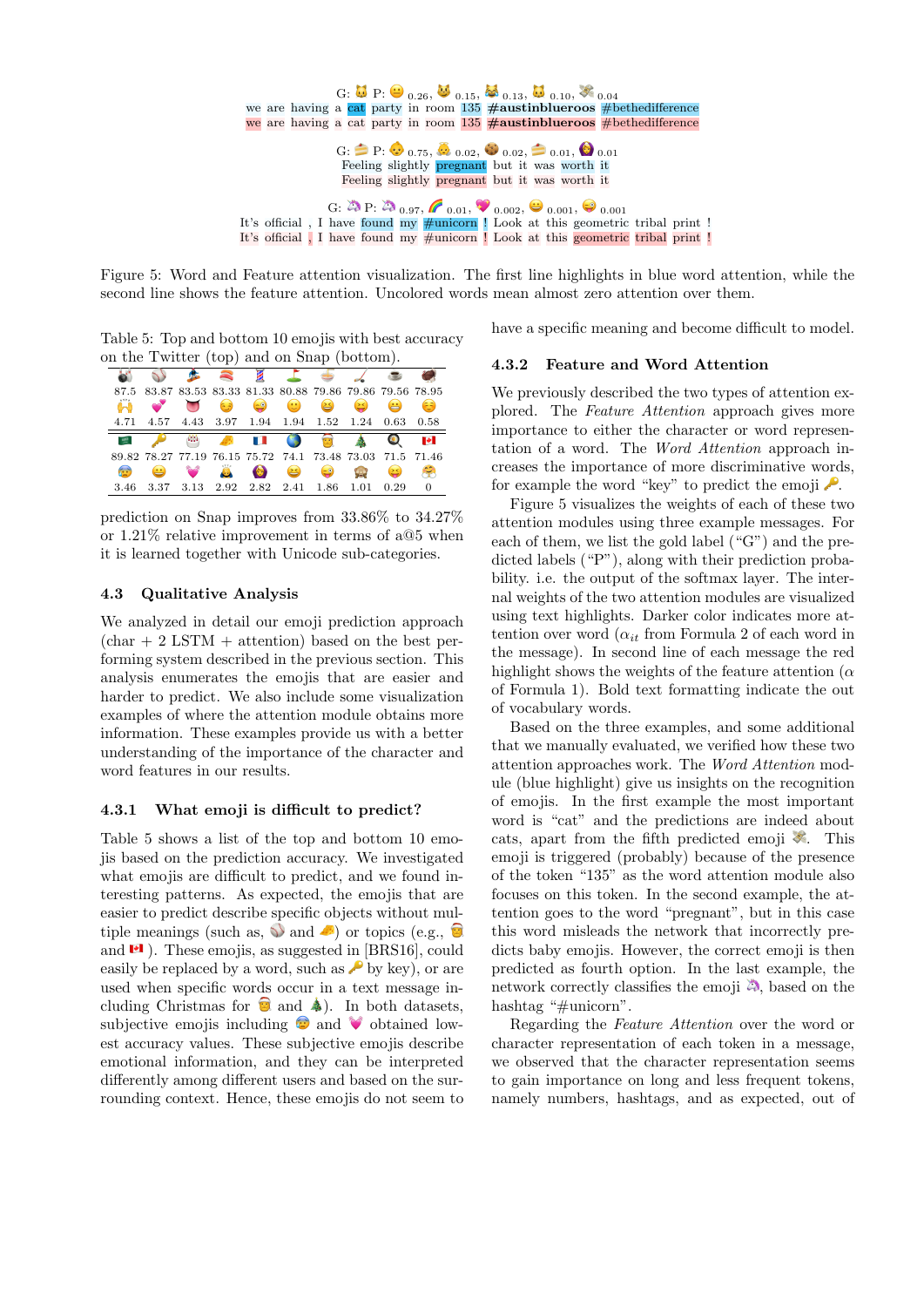vocabulary words ("135" and "#austinblueroos").

# 5 Conclusion

In this paper, we explored emoji prediction in two social media platforms, Twitter and Snapchat. We extended the emoji prediction task to a large number of emojis and showed that the prediction performance drastically drops between 50 and 100 emojis, while the addition of more emojis keeps the accuracy of the model somehow constant (even if it has to predict more emojis). We attribute these results to the specificity of the less-used emojis. We also proposed a novel task that predicts broader classes of emojis, grouping emojis in automatic clusters or predefined categories, as defined by the Unicode consortium. These new tasks allow us to better evaluate the predictions of the model, since plain emoji prediction may be ambiguous. We also carried out an extensive qualitative analysis in order to understand the importance of the character encoding of words in noisy social media text, the number of training examples, and the difficulties in modeling specific emojis.

Finally, we proposed a multi-task approach to predict emojis and emoji group affiliation at the same time. We showed that the model obtains significant improvements in the Twitter dataset, while more investigation is needed for the Snapchat dataset.

# Acknowledgments

This work was done when Francesco B. interned at Snap Inc. Francesco B. acknowledge support also from the TUNER project (TIN2015-65308-C5-5-R, MINECO/FEDER, UE) and the Maria de Maeztu Units of Excellence Programme (MDM-2015-0502).

# References

- [BBRS18] Francesco Barbieri, Miguel Ballesteros, Francesco Ronzano, and Horacio Saggion. Multimodal emoji prediction. In Proceedings of NAACL: Short Papers, New Orleans, US, 2018. Association for Computational Linguistics.
- [BBS17] Francesco Barbieri, Miguel Ballesteros, and Horacio Saggion. Are emojis predictable? In Proceedings of the 15th Conference of the European Chapter of the Association for Computational Linguistics: Volume 2, Short Papers, pages 105– 111, Valencia, Spain, April 2017. Association for Computational Linguistics.
- [BCC18] Francesco Barbieri and Jose Camacho-Collados. How Gender and Skin Tone

Modifiers Affect Emoji Semantics in Twitter. In Proceedings of the 7th Joint Conference on Lexical and Computational Semantics (\*SEM 2018), New Orleans, LA, United States, 2018.

- [Ben12] Yoshua Bengio. Deep learning of representations for unsupervised and transfer learning. In ICML Workshop, 2012.
- [BKRS16] Francesco Barbieri, German Kruszewski, Francesco Ronzano, and Horacio Saggion. How Cosmopolitan Are Emojis? Exploring Emojis Usage and Meaning over Different Languages with Distributional Semantics. In Proceedings of the 2016 ACM on Multimedia Conference, pages 531–535, Amsterdam, Netherlands, October 2016. ACM.
- [BRS16] Francesco Barbieri, Francesco Ronzano, and Horacio Saggion. What does this emoji mean? a vector space skip-gram model for t.emojis. In LREC, 2016.
- [Car] R. Caruana. Multitask learning: A knowledge-based source of i.b. In ICML'93.
- [Car97] Rich Caruana. Multitask learning. Mach. Learn., 28(1):41–75, July 1997.
- [CMS15] Spencer Cappallo, Thomas Mensink, and Cees GM Snoek. Image2emoji: Zero-shot emoji prediction for visual media. In Proceedings of the 23rd ACM international conference on Multimedia, pages 1311– 1314. ACM, 2015.
- [CSG+18] Spencer Cappallo, Stacey Svetlichnaya, Pierre Garrigues, Thomas Mensink, and Cees GM Snoek. The new modality: Emoji challenges in prediction, anticipation, and retrieval. arXiv preprint arXiv:1801.10253, 2018.
- [CW08] R. Collobert and J. Weston. A unified architecture for natural language processing: Deep neural networks with multitask learning. In ICML. ACM, 2008.
- $[ERA<sup>+</sup>16]$  Ben Eisner, Tim Rocktäschel, Isabelle Augenstein, Matko Bosnjak, and Sebastian Riedel. emoji2vec: Learning emoji representations from their description. In Proceedings of The Fourth International Workshop on Natural Language Processing for Social Media, pages 48–54,